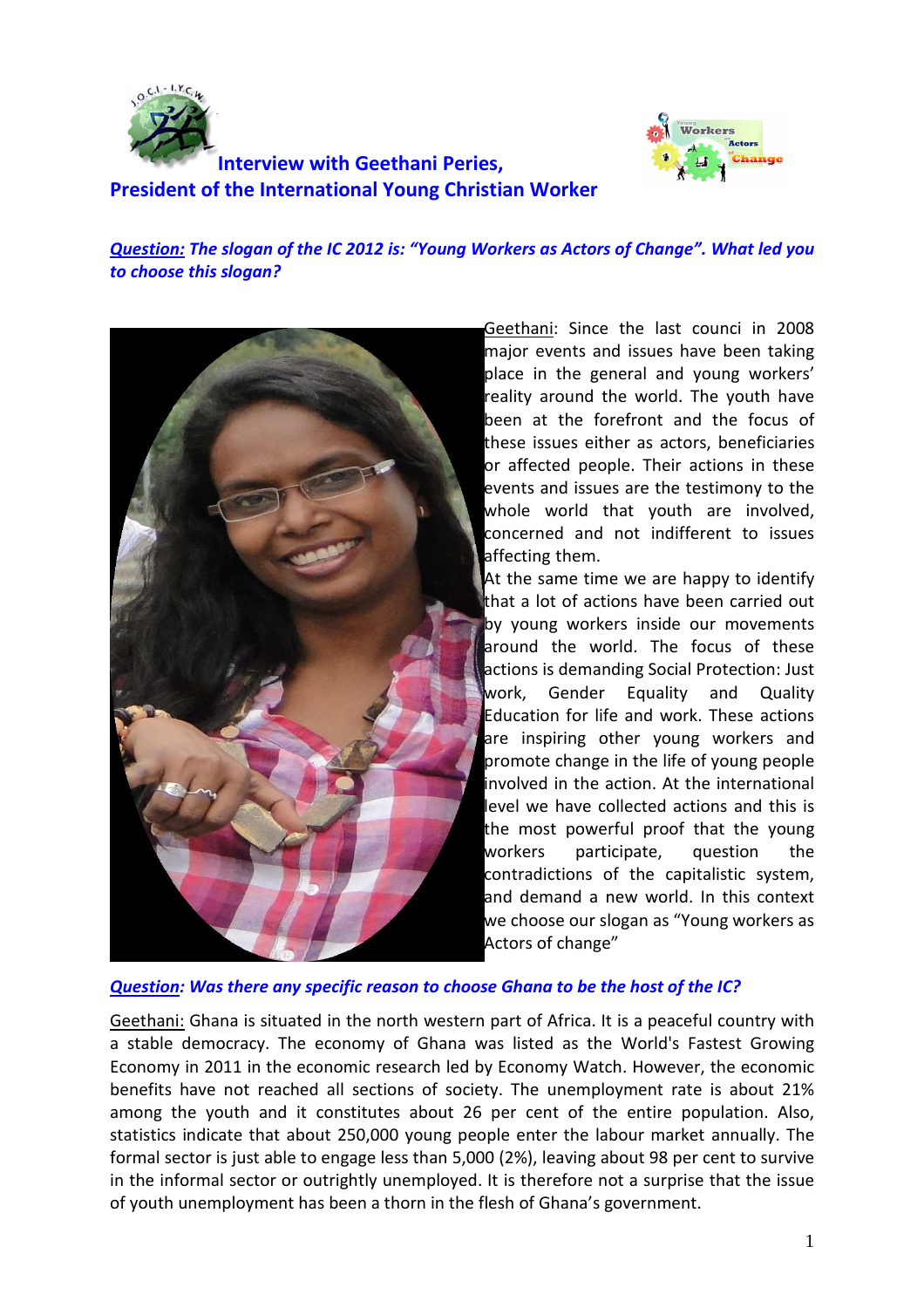Young women in Ghana are even more vulnerable. They are given the second priority when it comes to education in the family. Most women are working as self-employed in order to support their family.

In this reality, YCW Ghana has been organizing the informal workers and the young women who are self-employed into YCW groups. YCW Ghana is taking initiatives to promote skills of young women workers and associations of informal workers.

In this context we believe that YCW Ghana will benefit from the exchanges and the XIII International Council by developing a clear vision of the actions with informal workers and self-employed young women and by defining concrete strategies and means to empower women in base groups. Together with all young workers in Ghana, they will raise their voices and become actors of change.

#### *Question: How many delegates do you expect? How many countries will participate?*

#### **Geethani: We are expecting 70 delegates from 35 to 40 countries.**

#### *Question: How are the preparations going on? Are there any difficulties or challenges?*

All National Movements are involved in the preparation, technically and politically. The International team provided the base documents as tools to have preparation in content level. National movements are using their own strategies and means to prepare for this. Technically, Ghana YCW is working hard with their young leaders to make this event happen. They are working with Governments on visa process organising 3 exchanges in 3 different places and the othe logistical preparations also. We see Finance as a challenge to organise this big event. Not only the International team, but also all National movements need to work hard to to overcome the financial difficulties and make this coucil happen!

# *Question: Will the delegates get an opportunity to witness the reality of young workers in Ghana?*

Geethani: Of course all delegates will be part of the exchange. Delegates can visit the working and living place of Young workers in Ghana. They will have opportunity to be closer to the reality and experience their life. And there will be enough space to exchange the different realities and actions happening in their own movements.

Moreover, the day offs will be used by the delegates to experience the socio-cultural life of the young workers.

# *Question: The IC 2012 is not your first IC – is it for you something like a routine or are you nevertheless exited?*

Geethani: Of course this is not my first International council. I was part of 2000 IC. That was my first and 2004 and 2008 I was able to participate with different responsibility; every 4 years this international council is being hosted on rotation between continents. 2006 Coucil will be held in Europe. It's most probably will be in Germany. That's an opportunity to hosting national Movement too. I'm so excited to participate in 2012 IC in Ghana. It´s very important because as an international movement we come together to look look back our way and to decide as a movement where to go in the future.

*Question: What do you expect from the IC?*